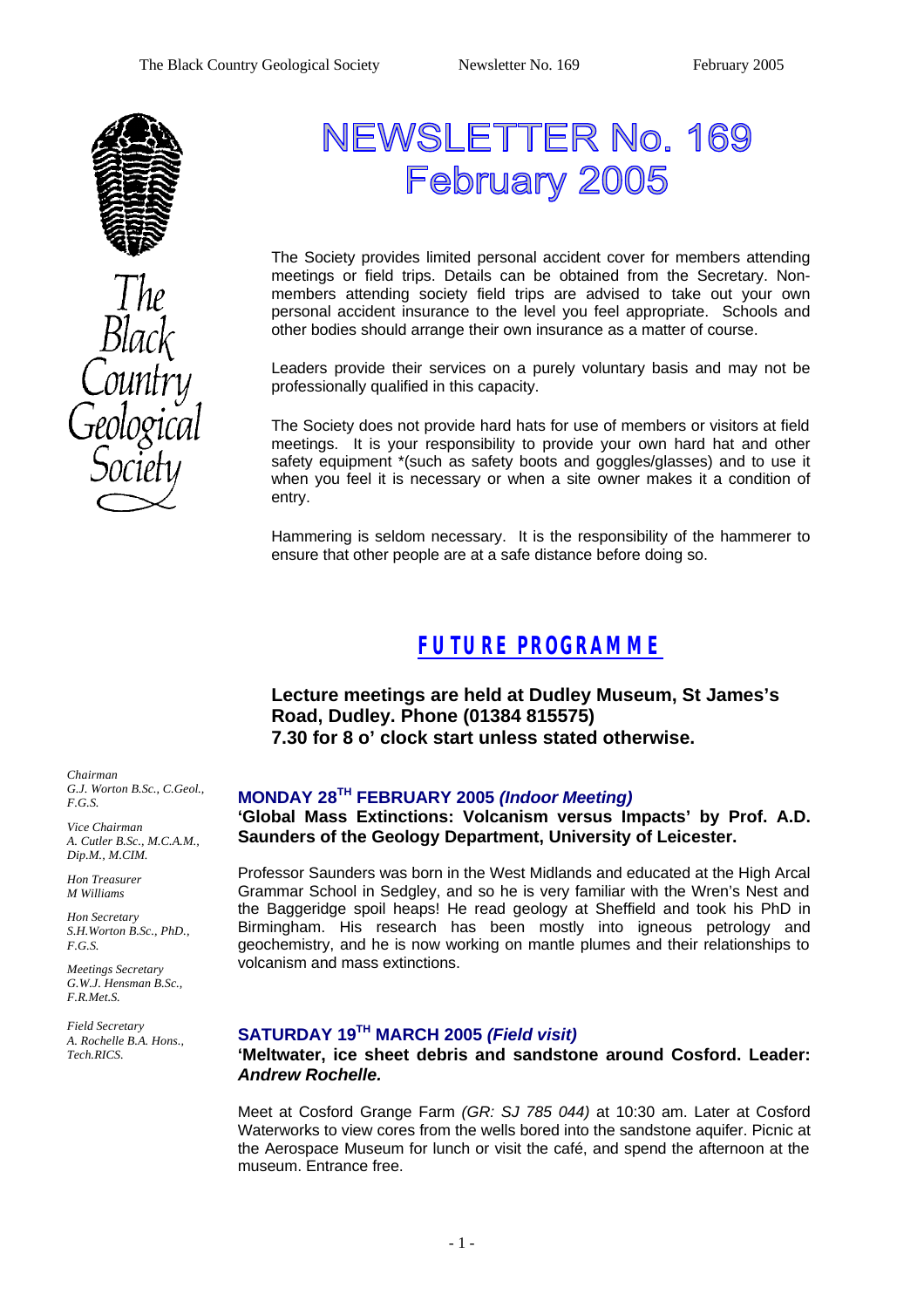### **MONDAY 4TH APRIL 2005** *(Indoor Meeting and Society AGM) Replacing the meeting previously arranged for March 28th*

The agenda for the AGM can be found at the end of this Newsletter. Following the AGM there is a talk by *Graham Worton* **and** *John Hemmingwa***y** entitled: *'The life and times of Dud Dudley'*. Dud Dudley lived at the time when charcoal made from burning wood was becoming scarce, but the need for iron tools and weapons was growing, and no one knew how to make good iron using coal as the fuel. This is the story of a remarkable life of discovery set against the turbulent times of the English Civil War.

### **MONDAY 25TH APRIL 2005** *(Indoor Meeting)*

#### **The fascinating minerals of Northwest Scotland, by Spencer Mather.**

As you will know, Spencer is one of own members, and his lectures are always relaxed, amusing and highly informative. He will share with us his unparalleled knowledge of minerals from a part of the world that he knows well. An evening not to be missed.

### **SATURDAY 7TH MAY 2005** *(Field visit)*

**National Stone Centre, the Peak District Mining Museum and Temple Mine. The limestone landscape of Derbyshire. Leader:** *Andrew Rochelle*

Meet at the National Stone Centre between Cromford and Carsington, south of Matlock at 10.30am. At 1.45pm visit the Peak District Mining Museum and Temple Mine in Matlock.

#### **20th – 22nd MAY 2005** *(Field visit)* **Weekend in Anglesey. Parys Mountain Mine. Leader:** *Bob Duncan* Details to follow.

### **SATURDAY 18TH JUNE 2005** *(Field visit)*

**The story of the Stour. A longitudinal traverse. Leader:** *Gordon Hensman* Details to follow.

#### **JUNE 2005** *(indoor Meeting)*

#### **The mysteries and marvels of Quartz by Jan Sibsten (Mineralogical Society of the Netherlands)**

This talk will look at the composition, crystal types, colours and many uses of this very common rock forming mineral. It will focus on the very special and unusual varieties that are seldom seen or described.

#### **SATURDAY 16TH JULY 2005** *(Field visit)*

**Joint meeting with the Woolhope group to the Wren's Nest and Dudley Canal Tunnels. Leader:** *Graham Worton*

Details to follow.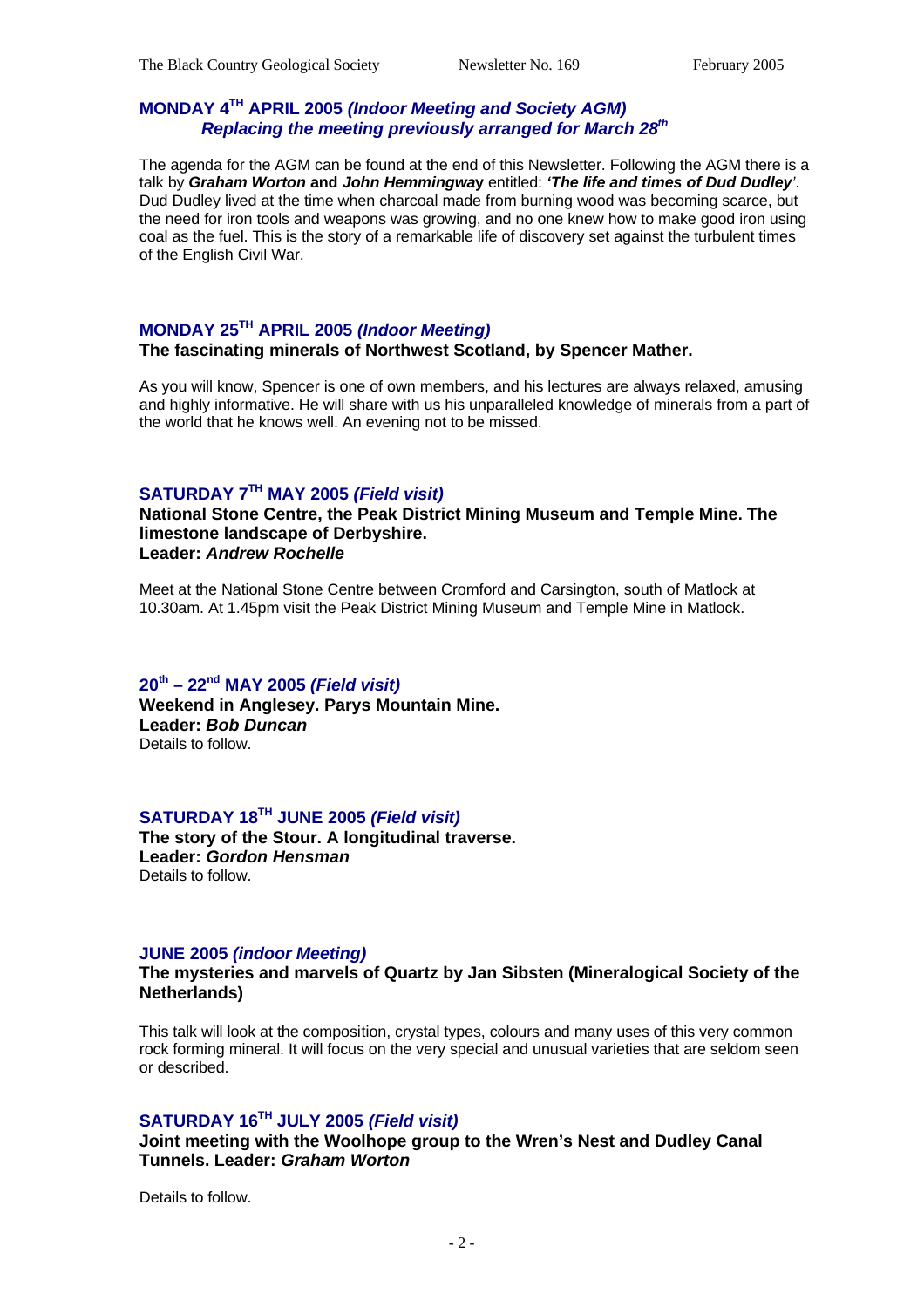#### **AUTUMN 2005** *(Field visit)*

**North Wales day out by coach to Snowdonia, studying some geology and geomorphology. Visit to the Slate Museum and the Pump Storage HEP scheme at Llanberis.**

Details to follow, but please express your interest to Andrew Rochelle.

# *EDITORIAL*

When we look at the geology of the Black Country, in particular that of the Silurian, one name crops up time and time again: Sir Roderick Impey Murchison. He is revered as the father of Silurian geology, and his books, *The Silurian System* of 1839, and several editions of *Siluria* from 1854, are still very readable classics. The British Geological Survey has recently published a new biography of Murchison: *Murchison's Wanderings in Russia.* This describes his travels in that country in the 1840s that led him to establishing the Permian system in the geological column. A review in the New Scientist calls this one of "his list of geological trophies", and describes him as an ambitious man.

It makes one wonder what sort of personality this great scientist and leading geologist had, if he gave a lecture to the BCGS, would we 'like' him? I did a little Internet search on Murchison, and one of the first appearing was devoted to 'Victorian snobs'!! Even so, he had a very interesting life, originally trained for a career in the Army, he fought in the Peninsular War under Wellington when only 16 years old. On returning home he is said to have become one of the greatest foxhunters in the Midland counties. It appears that it was his wife who encouraged him in more intellectual pursuits, she was artistic, collected fossils and was very interested in natural history. Murchison, now in his thirties, became hooked on geology, and as you are reading this you will no doubt have experienced the same feeling.

He joined the Geological Society of London, and turned his undoubted energies, intellect, drive and ambition to the study of geology. It was apparently Sir Humphrey Davy who actively encouraged Murchison to embark on a career in science. Imagine the meetings of the Society with such men as Conybeare, Buckland, Sedgwick and Lyell, and it was with these leaders of Victorian geology that he travelled so extensively, not only in Britain but also to Italy, the Alps, Auvergne, Russia and Scandinavia. But it is his work on the Silurian in Wales and the Borderlands, which of course includes the Black Country, that is his most lasting monument. Later in his life he devoted more energy to the Royal Geographical Society, of which he was a founder in 1830, and closely associated himself with David Livingstone's explorations of Africa.



The nature of his character is not evident, and looking through *Siluria,* the only hint of him being a snob is found on the frontispiece. We all know of people who are fond of putting lots of letters after their name, but Murchison is a little excessive:

**SIR RODERICK IMPEY MURCHISON, Bart., K.C.B., G.C.St.A. and St.S; D.C.L.; LL.D.; M.A.; F.R.S.; F.G.S.; F.L.S.; H.M.R.S.Ed.; R.I.Ac..**

*Murchison's Wanderings in Russia* is edited by Michael Collie and John Diemer; published by the British Geological Survey at £40.

Other information from:

- ß "SIR RODERICK IMPEY MURCHISON." *LoveToKnow 1911 Online Encyclopedia.* © 2003 2004 LoveToKnow.
	- http://23.1911encyclopedia.org/M/MU/MURCHISON\_SIR\_RODERICK\_IMPEY.htm
- www.scottishgeology.com/history/people/roderick\_impey\_murchison.html

(Image of Calymene is taken from *Siluria;* thanks to www.geo.ucalgary.ca)

Bill Groves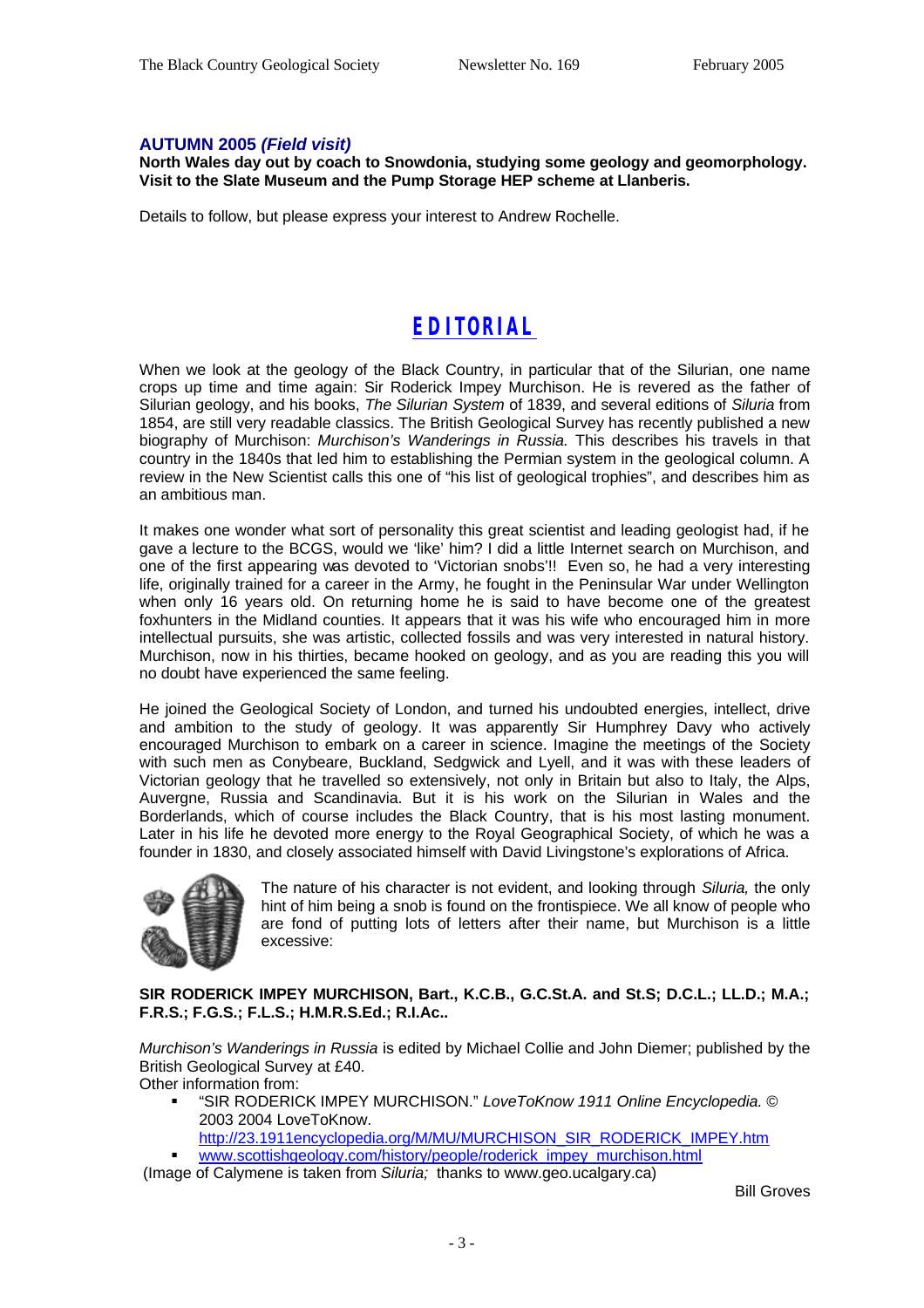| <b>TSUNAMI</b>               |
|------------------------------|
| timeline                     |
|                              |
| 07:58<br>local               |
| time.                        |
| Magnitude 9.3                |
| quake 200km.                 |
|                              |
| Early waves hit              |
| Aceh, North                  |
| Indonesia and<br>Andaman and |
| Nicobar Islands.             |
| After 11/2 hours             |
| tsunami reaches              |
|                              |
|                              |
| $2 - 2\frac{1}{2}$ hours     |
| after the quake,             |
| tsunamis reach               |
|                              |
|                              |
| Tsunamis spread              |
| over the whole               |
| of the Indian                |
| Ocean, affecting             |
| the Maldives and             |
| East Africa.                 |
| They reach                   |
| Somalia over 7               |

### *TSUNAMI*

Much has been written about the tsunamis that followed the earthquake of December  $26<sup>th</sup>$  last year, and the focus amongst geologists now shifts towards explanation and prevention of future, human tragedies.

The initial earthquake has been well documented. Recently upgraded to 9.3 on the Richter scale, it is one of the largest ever recorded. It started West of Sumatra in the Java trench, at 30 kms depth, where the Indian Plate is subducting north eastwards beneath the Burma Plate. The average rate of subduction is about 6cm/yr, but the plates remain locked for long periods of time, and on this occasion the movement is thought to be up to 20 metres. The rupture probably travelled along the subduction zone in a northwesterly direction, covering 400kms in 200 seconds.

It is thought that a large part of the sea floor lifted by 5 metres while other parts fell by half that much. With the ocean being 5 kms deep at that point, the huge volume of water being displaced made a tsunami inevitable. There were aftershocks as the plate margin 'settled down', nine shocks over magnitude 6 occurred within 24 hours of the major one. Indian geologists reported over 120 aftershocks in the Andaman and Nicobar Islands in the month following the quake. Many reached a magnitude of 6, but they did not cause any major damage, as the focus of the epicentre was very deep.

Earthquake prediction does not really come into preventing the human tragedies that come with major tsunami events. The Pacific Tsunami Warning Centre issued a bulletin recording an 'event' of magnitude 8 (later revised to 9) off the northern coast of Sumatra, within 20 minutes. As time progressed, it became obvious to the duty geologists in the centre that this was a major submarine earthquake with a high risk of accompanying tsunamis. But as they said afterwards for television, there was not a warning system for outside the Pacific; "Who were we to contact?" Countries in West Africa were warned of the impending danger, but still

in Somalia, 4,500km from the epicentre, 298 were killed and 50,000 people displaced.

The timeline above indicates the time it takes for a tsunami to travel, its speed being directly proportional to water depth. At the deepest parts of the ocean, the wave could reach 900km/hr, with a wavelength of 100km and amplitude (height) of 0.5metres. In shallow coastal waters the wavelength shortens to 5km and the height can increase to 30metres. The Pacific has many '*tsunameters'* that detect the changes in pressure caused by the passing waves. They are linked by satellite to a computer network that will give adequate warning to at risk areas, where local agencies put evacuation procedures into operation. There are no such large-scale procedures in the Indian Ocean.

There are many implications for at risk areas, most of them non geological, such as building techniques, building 'escape towers', in areas without high ground, and above all local awareness and an inbuilt disaster procedure. However, the interesting geological background is there to be found. Much of the information for this article came from *NewScientist* magazine and its website on www.newscientist.com Another major source has been *The Guardian,* and particularly its Thursday supplement called *'Life'* which deals with science and the environment. In its edition of January 6 th was an analysis by *Bill McGuire,* who is a leading geologist and expert in this field. His book '*A Guide to The End of the World'* (OUP) covers all potential geological catastrophes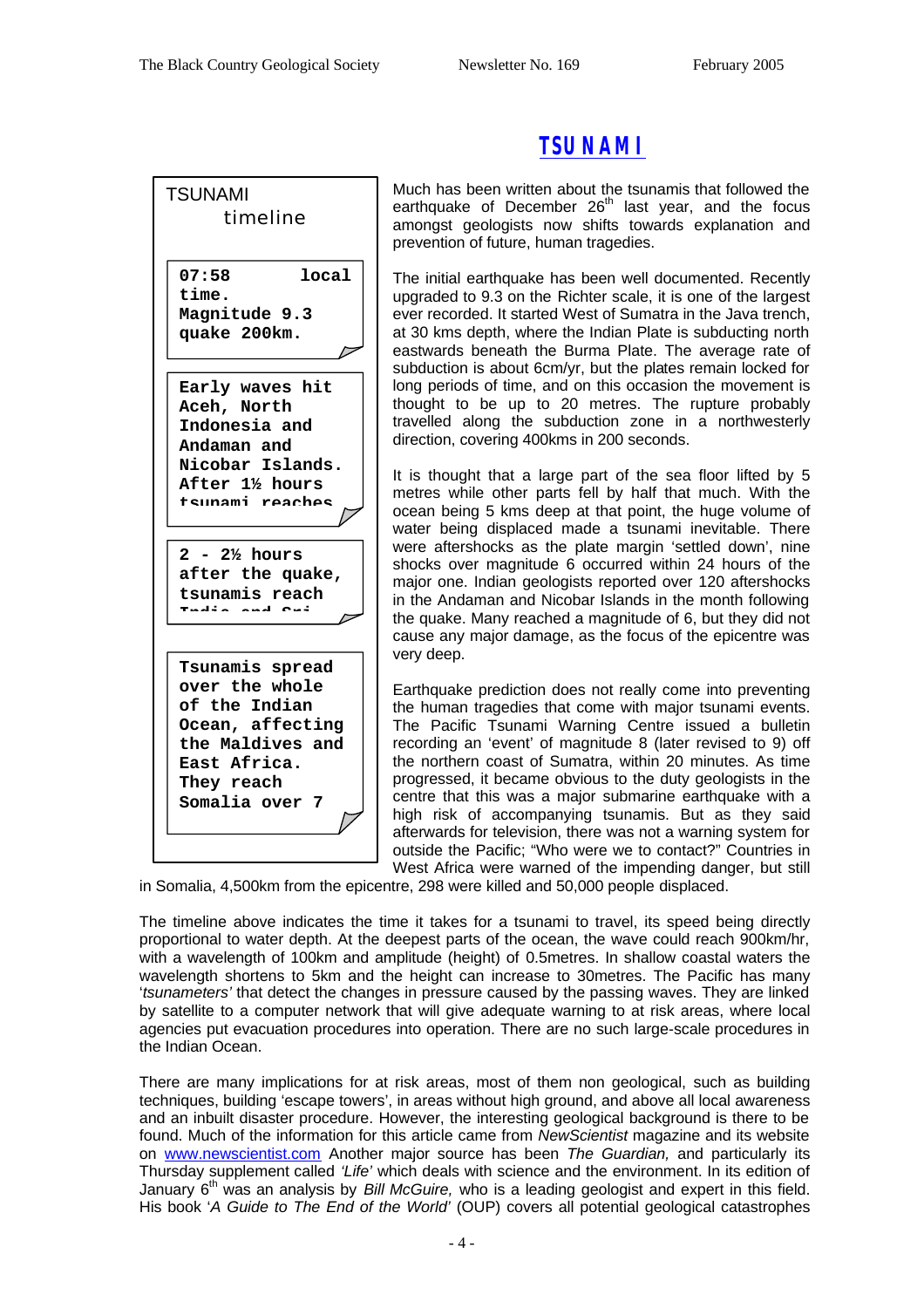and is well worth a read. The follow up, due in June is called *'Surviving Armageddon: Solutions for a Threatened Planet' and is* eagerly awaited.

### *WEBSITES*

There are some excellent geology web sites, too numerous to list. Occasionally an exceptional site crops up, and if you discover one, perhaps you could share it with others through the Newsletter. I am indebted to Paul Trower for putting me onto http://geology.about.com a large and very interesting resource.

### **GEOBABBLE**

The English language seems to have played a large part in the development of geological terms, with a little Latin and Greek thrown in. However, one term that has become part of the geological vocabulary that is not English is *Lagerstätte*. We were reminded of this term by two lectures that the Society had last year: firstly Derek Siveter told us about a Silurian Lagerstätte in Herefordshire, and more recently Laura Braznell's description of the Coseley Carboniferous Lagerstätte.

*Stätte* means a place in the original German and *lager* is a stock, bed or store, so the term means a resting place or a place where lots of things, in this case fossils, are found together. Exact geological definitions are difficult to come by and it is only in very recent publications that the word seems to appear. I suspect that it first came into prominence when the Middle Cambrian



*Burgess Shales* were described in the eighties. The photograph shows the 'Walcott Quarry' in British Columbia. This locality has become famous because of its influence on the discussions concerning the evolution of life forms. There are a large number of different fossils, beautifully preserved, including soft parts that are normally

lost. There is a very similar fauna to the Burgess shale in the *Chengjiang Lagerstätte* of eastern Yunnan Province, Southwest China. This is of a similar age to the Burgess Shale with many common fossils and the same sort of preservation. An even older Lagerstätte is the Lower Cambrian soft-bodied fauna of Sirius *Passet,* North Greenland.

Nearer home, both in time and geography are the Lagerstätten of our two recent lectures. Derek Siviter was describing a Silurian arthropod from Herefordshire, while Laura Braznell told us about the varied plant and animal assemblages that included arthropods and fish. Both sites have a high degree of soft tissue preservation. So it appears that to be called a *Lagerstätte* an assemblage must have exceptionally well preserved fossils, with complete organisms, including soft parts preserved, and a complete community present. Or could it include a site that is just very rich in fossil forms; is the Wren's Nest a Lagerstätte? Probably not, as there are no soft parts preserved. What about the Solnhofen Limestone with the primitive bird *Archaeopteryx,* including feathers? Again, probably not as there is not a wide range of forms.

The most important feature of a Lagerstätte would seem to be the soft-bodied preservation; after all, it has been the development of modern techniques of looking at these rare features that have led to the widespread use of the word.

\*\*\*\*\*\*

Mnemonics continue to surface and two have been e-mailed to us by *Barbara Russel. China Owls Seldom Deceive Clay Pigeons They Just Chase Each Other Mouthing Preposterous Puns.* This is the most comprehensive for the Periods as it subdivides the Tertiary, and if you want the Planets thrown in as well, Barbara offers: *Many Volcanoes Eject Mulberry Jam Sandwiches Under Normal Pressure.* Many thanks.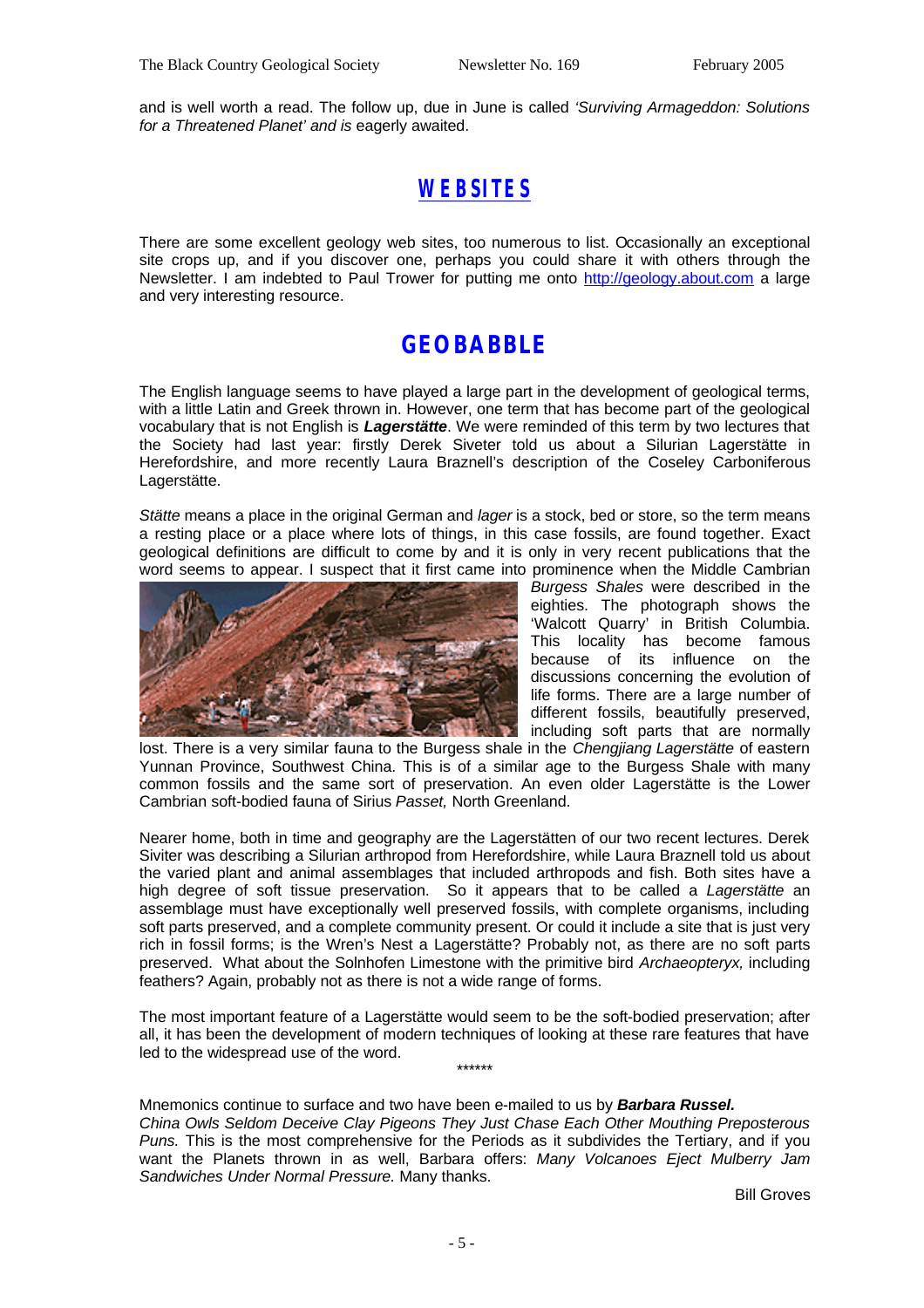# *NEWSLETTERS*

Many of you will be reading the colour version of the Newsletter that has been sent by email, while others will have received a black and white copy through the post. Unfortunately the system has not been working perfectly, and some members have not received the Newsletter. It is bimonthly, so you should receive a copy in February, April, June, August, October and December. It is normally dispatched in the Middle of the month.

If you having difficulty with email deliveries, please tell Bill Groves; email address below. Please also make sure that you tell Bill if you change your email address. There is a space for this information on the subscription form below, if you prefer to use that. If you want to join or update your postal delivery, please tell Sarah Worton, again, her address is given below.

# *CONTACT US*

As ever we would love to hear your news and views so please put pen to paper or fingers to keyboard and give us your thoughts. Notices that appear in this Newsletter will remain in future editions until the date of the related meeting or event has passed. In order to include material in the April Newsletter, please send or give it to one of the Editorial Team by *Monday 4 th April 2005.*

| <b>EDITORIAL TEAM</b>                                                                               |                                                                                                                                        |                                                                                                                                 |  |  |
|-----------------------------------------------------------------------------------------------------|----------------------------------------------------------------------------------------------------------------------------------------|---------------------------------------------------------------------------------------------------------------------------------|--|--|
| Hon. Secretary.<br>Sarah Worton<br>158 Oakham Road<br>Oldbury<br><b>B69 1QQ</b><br>Tel 01384 235946 | Dudley Museum and Art Gallery<br>1 St James' Road<br>Dudley<br>DY1 1HU<br>Tel 01384 815574<br>Or email:<br>graham.worton@dudley.gov.uk | <b>Bill Groves</b><br>23 Churchward Grove<br>Wombourne<br>Wolverhampton<br>WV5 9HB<br>Or email:<br>billgroves300@btinternet.com |  |  |

### **BCGS Website now at www.bcgs.info**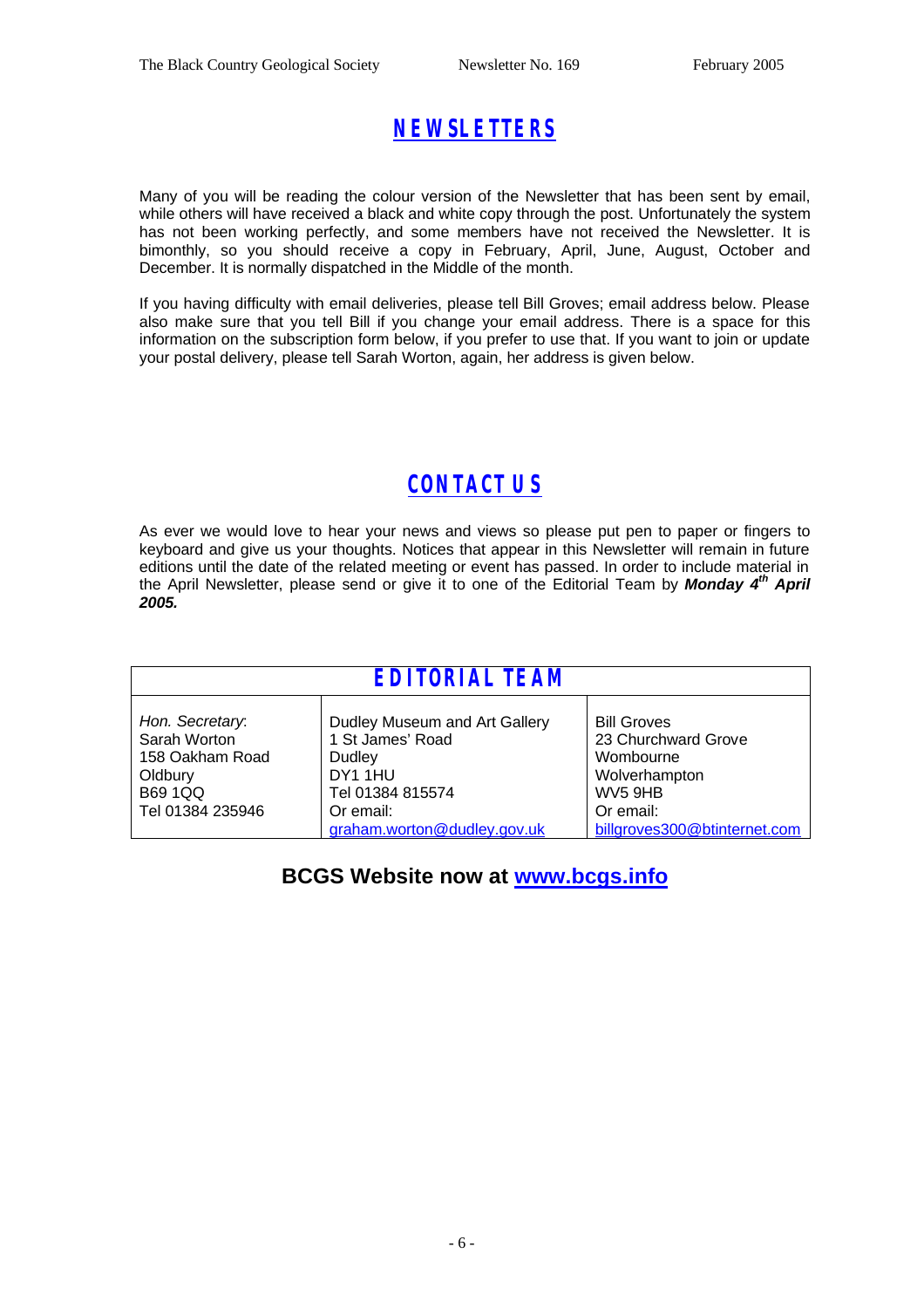# **ANNUAL GENERAL MEETING 2005**

Notice is hereby given of the **thirtieth Annual General Meeting** of the

### **BLACK COUNTRY GEOLOGICAL SOCIETY**

To be held at Dudley Museum at 7.30pm Monday 4<sup>th</sup> April 2005

### **AGENDA**

- 1. Apologies for absence
- 2. Minutes of the AGM held on 29<sup>th</sup> March 2004
- 3. Statement of accounts and Treasurer's report
- 4. Chairman's annual report
- 5. Election of officers and committee
	-
	- a) chairman e) meetings secretary<br>b) vice chairman f) field meetings secre f) field meetings secretary
		-
	- c) treasurer g) three committee members
	-
	- d) secretary h) auditor
- 6. Any other business

### **Current Committee members:**

Chairman: Graham Worton Vice-chairman: Alan Cutler Treasurer: Mike Williams Secretary: Sarah Worton Meetings: Gordon Hensman Field Meetings: Andrew Rochelle Members: Barbara Russell, Alf Cole, Andrew Harrison. Auditor: Martin Normanton

All posts are honorary and available for re-election. Nominations may be made to the secretary or declared at the AGM.